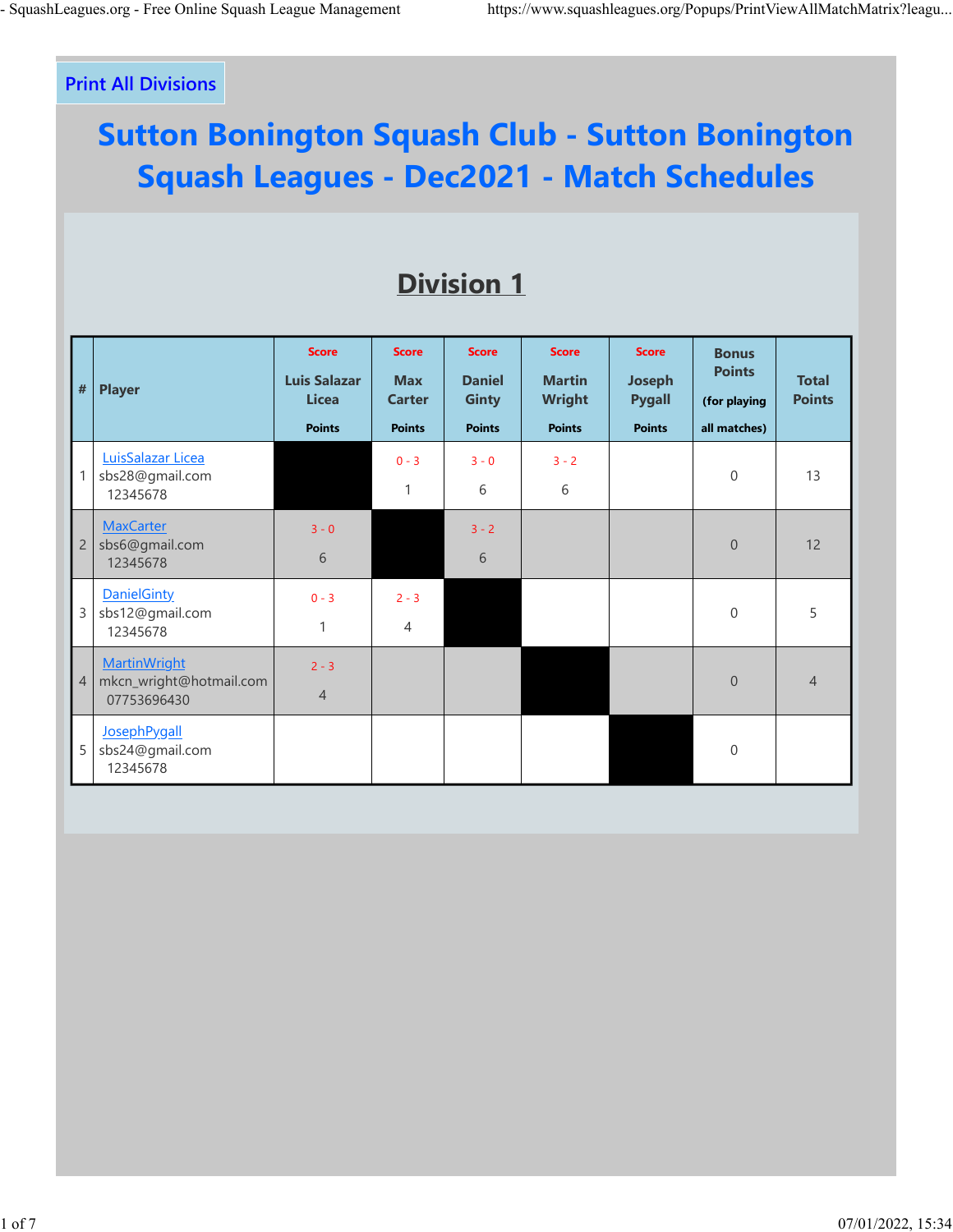|                | <b>Division 2</b>                                   |                                                             |                                                                 |                                                               |                                                                |                                                                  |                                                               |                               |  |  |
|----------------|-----------------------------------------------------|-------------------------------------------------------------|-----------------------------------------------------------------|---------------------------------------------------------------|----------------------------------------------------------------|------------------------------------------------------------------|---------------------------------------------------------------|-------------------------------|--|--|
| $\#$           | <b>Player</b>                                       | <b>Score</b><br><b>Matt</b><br><b>Hogg</b><br><b>Points</b> | <b>Score</b><br><b>Thomas</b><br><b>Magson</b><br><b>Points</b> | <b>Score</b><br><b>Nick</b><br><b>Harpur</b><br><b>Points</b> | <b>Score</b><br><b>Andy</b><br><b>Edwards</b><br><b>Points</b> | <b>Score</b><br><b>Lyndon</b><br><b>Kennedy</b><br><b>Points</b> | <b>Bonus</b><br><b>Points</b><br>(for playing<br>all matches) | <b>Total</b><br><b>Points</b> |  |  |
| $\mathbf{1}$   | <b>MattHogg</b><br>sbs15@gmail.com<br>12345678      |                                                             | $3 - 1$<br>6                                                    | $3 - 0$<br>6                                                  | $3 - 0$<br>6                                                   | $3 - 2$<br>6                                                     | $\mathbf{1}$                                                  | 25                            |  |  |
| $\overline{c}$ | ThomasMagson<br>sbs20@gmail.com<br>12345678         | $1 - 3$<br>$\overline{2}$                                   |                                                                 | $3 - 2$<br>6                                                  | $2 - 2$<br>$\overline{4}$                                      |                                                                  | $\overline{0}$                                                | 12                            |  |  |
| $\mathsf{3}$   | NickHarpur<br>sbs14@gmail.com<br>12345678           | $0 - 3$<br>1                                                | $2 - 3$<br>$\overline{4}$                                       |                                                               | $0 - 3$<br>$\mathbf{1}$                                        | $2 - 3$<br>$\overline{4}$                                        | $\mathbf{1}$                                                  | 11                            |  |  |
| $\overline{4}$ | <b>Andy Edwards</b><br>sbs7@gmail.com<br>12345678   | $0 - 3$<br>$\mathbf{1}$                                     | $2 - 2$<br>$\overline{4}$                                       | $3 - 0$<br>6                                                  |                                                                |                                                                  | $\overline{0}$                                                | 11                            |  |  |
| 5              | <b>LyndonKennedy</b><br>sbs17@gmail.com<br>12345678 | $2 - 3$<br>4                                                |                                                                 | $3 - 2$<br>6                                                  |                                                                |                                                                  | $\mathbf 0$                                                   | 10                            |  |  |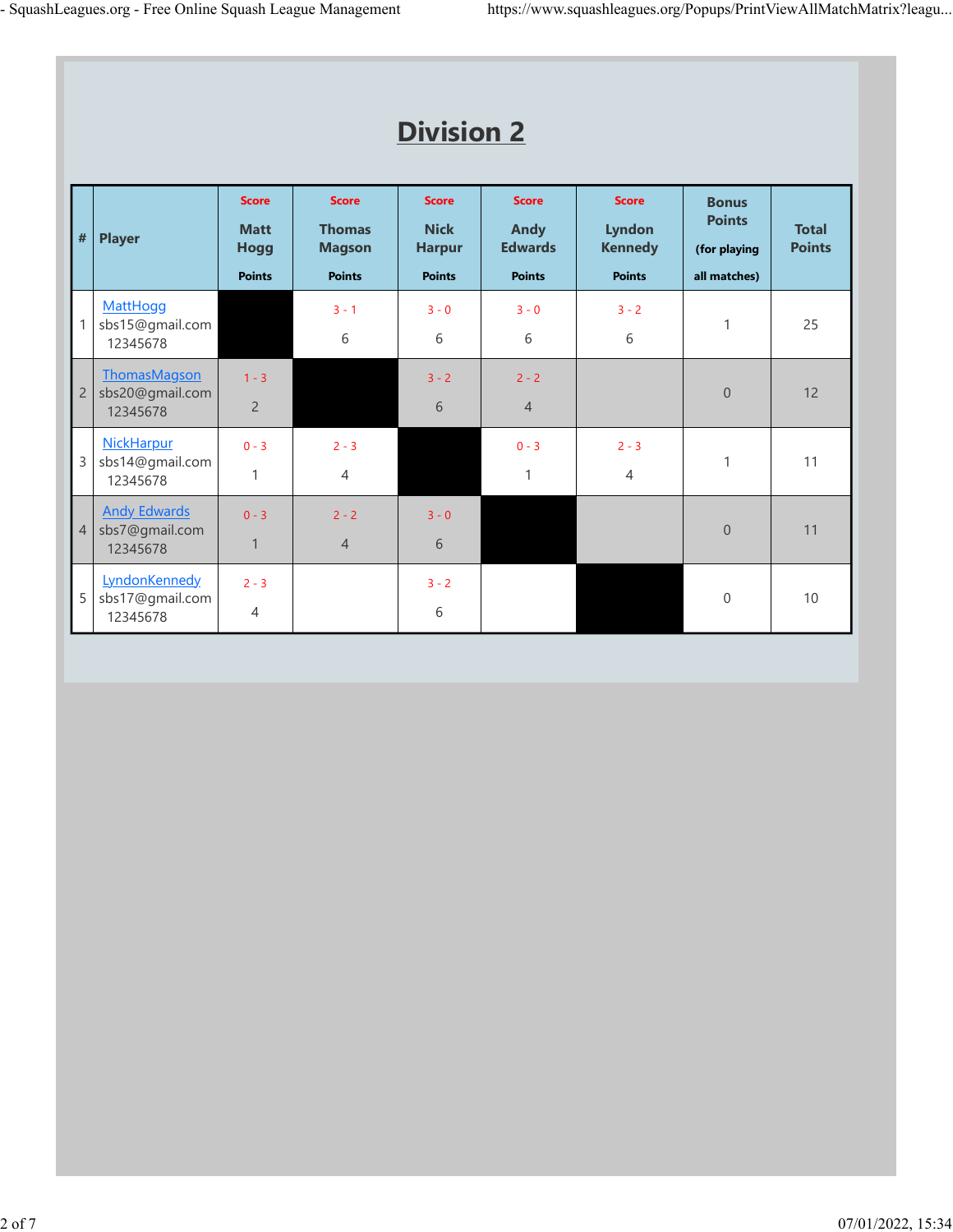|                | <b>Division 3</b>                                 |                                                     |                                                                   |                                                              |                                                                |                                                               |                                                               |                               |  |  |  |
|----------------|---------------------------------------------------|-----------------------------------------------------|-------------------------------------------------------------------|--------------------------------------------------------------|----------------------------------------------------------------|---------------------------------------------------------------|---------------------------------------------------------------|-------------------------------|--|--|--|
| $\#$           | <b>Player</b>                                     | <b>Score</b><br>Ed<br><b>Purse</b><br><b>Points</b> | <b>Score</b><br><b>Richard</b><br><b>Bellamy</b><br><b>Points</b> | <b>Score</b><br><b>Jim</b><br><b>Burton</b><br><b>Points</b> | <b>Score</b><br><b>Dave</b><br><b>Hardern</b><br><b>Points</b> | <b>Score</b><br><b>Will</b><br><b>Rhodes</b><br><b>Points</b> | <b>Bonus</b><br><b>Points</b><br>(for playing<br>all matches) | <b>Total</b><br><b>Points</b> |  |  |  |
| $\mathbf{1}$   | <b>EdPurse</b><br>sbs23@gmail.com<br>12345678     |                                                     | $3 - 2$<br>6                                                      | $3 - 1$<br>6                                                 | $3 - 0$<br>6                                                   | $3 - 0$<br>6                                                  | $\mathbf{1}$                                                  | 25                            |  |  |  |
| $\overline{2}$ | RichardBellamy<br>sbs3@gmail.com<br>12345678      | $2 - 3$<br>$\sqrt{4}$                               |                                                                   | $3 - 1$<br>6                                                 | $1 - 3$<br>$\overline{2}$                                      | $3 - 0$<br>6                                                  | $\mathbf{1}$                                                  | 19                            |  |  |  |
| 3              | <b>JimBurton</b><br>sbs5@gmail.com<br>12345678    | $1 - 3$<br>$\overline{2}$                           | $1 - 3$<br>$\overline{2}$                                         |                                                              | $3 - 0$<br>6                                                   | $3 - 0$<br>6                                                  | $\mathbf{1}$                                                  | 17                            |  |  |  |
| $\overline{4}$ | <b>DaveHardern</b><br>sbs13@gmail.com<br>12345678 | $0 - 3$<br>$\mathbf{1}$                             | $3 - 1$<br>6                                                      | $0 - 3$<br>$\mathbf{1}$                                      |                                                                | $3 - 1$<br>6                                                  | $\mathbf{1}$                                                  | 15                            |  |  |  |
| 5              | <b>WillRhodes</b><br>sbs26@gmail.com<br>12345678  | $0 - 3$<br>1                                        | $0 - 3$<br>$\mathbf{1}$                                           | $0 - 3$<br>$\mathbf{1}$                                      | $1 - 3$<br>$\overline{c}$                                      |                                                               | $\mathbf{1}$                                                  | 6                             |  |  |  |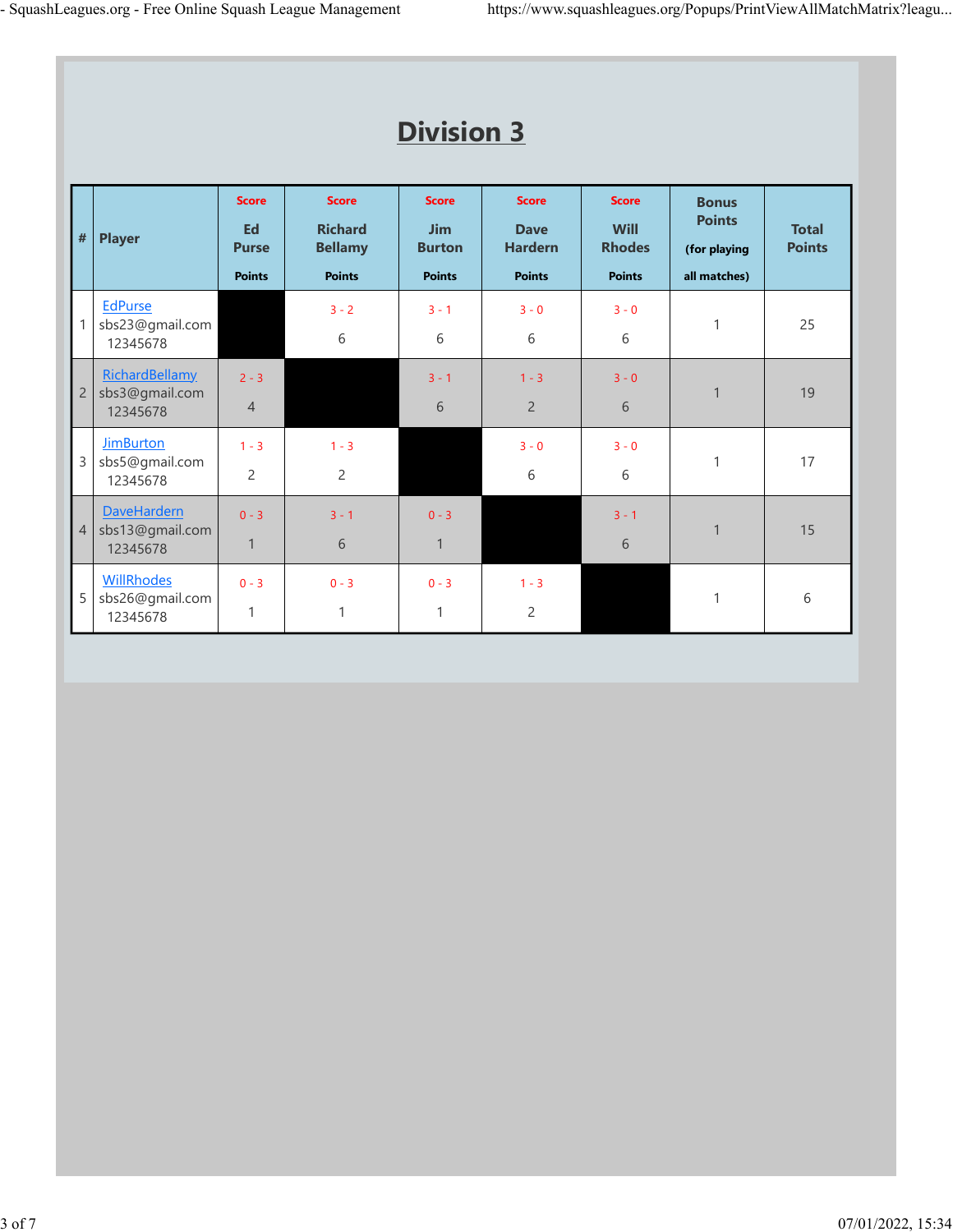|                | <b>Division 4</b>                                                     |                                                                   |                                                            |                                                                |                                                                  |                                                                |                                                               |                                                                     |                               |  |
|----------------|-----------------------------------------------------------------------|-------------------------------------------------------------------|------------------------------------------------------------|----------------------------------------------------------------|------------------------------------------------------------------|----------------------------------------------------------------|---------------------------------------------------------------|---------------------------------------------------------------------|-------------------------------|--|
| $\#$           | <b>Player</b>                                                         | <b>Score</b><br><b>Richard</b><br><b>Johnson</b><br><b>Points</b> | <b>Score</b><br>Jason<br><b>Mitchison</b><br><b>Points</b> | <b>Score</b><br><b>Ross</b><br><b>Bayliss</b><br><b>Points</b> | <b>Score</b><br><b>Martin</b><br><b>Killeen</b><br><b>Points</b> | <b>Score</b><br><b>Mark</b><br><b>Edwards</b><br><b>Points</b> | <b>Score</b><br><b>Mike</b><br><b>French</b><br><b>Points</b> | <b>Bonus</b><br><b>Points</b><br>(for<br>playing<br>all<br>matches) | <b>Total</b><br><b>Points</b> |  |
| $\mathbf{1}$   | RichardJohnson<br>sbs16@gmail.com<br>12345678                         |                                                                   | $3 - 2$<br>6                                               | $3 - 0$<br>6                                                   | $3 - 0$<br>6                                                     | $3 - 0$<br>6                                                   |                                                               | $\overline{0}$                                                      | 24                            |  |
| $\overline{c}$ | JasonMitchison<br>JM@gmail.com<br>123456                              | $2 - 3$<br>$\overline{4}$                                         |                                                            | $3 - 2$<br>6                                                   | $3 - 2$<br>6                                                     |                                                                | $0 - 3$<br>$\mathbf{1}$                                       | $\mathbf 0$                                                         | 17                            |  |
| $\mathsf{3}$   | <b>RossBayliss</b><br>Ross-bayliss@outlook.com<br>12345678            | $0 - 3$<br>1                                                      | $2 - 3$<br>$\overline{4}$                                  |                                                                | $3 - 1$<br>6                                                     | $3 - 1$<br>6                                                   |                                                               | $\overline{0}$                                                      | 17                            |  |
| $\vert$ 4      | <b>MartinKilleen</b><br>martin.killeen2@btinternet.com<br>07508432151 | $0 - 3$<br>$\mathbf{1}$                                           | $2 - 3$<br>$\overline{4}$                                  | $1 - 3$<br>$\overline{2}$                                      |                                                                  | $3 - 2$<br>6                                                   |                                                               | $\overline{0}$                                                      | 13                            |  |
| 5              | <b>MarkEdwards</b><br>sbs8@gmail.com<br>12345678                      | $0 - 3$<br>$\mathbf{1}$                                           |                                                            | $1 - 3$<br>$\overline{2}$                                      | $2 - 3$<br>$\overline{4}$                                        |                                                                |                                                               | $\mathbf 0$                                                         | $\overline{7}$                |  |
| $\sqrt{6}$     | <b>MikeFrench</b><br>sbs10@gmail.com<br>12345678                      |                                                                   | $3 - 0$<br>6                                               |                                                                |                                                                  |                                                                |                                                               | $\mathbf 0$                                                         | 6                             |  |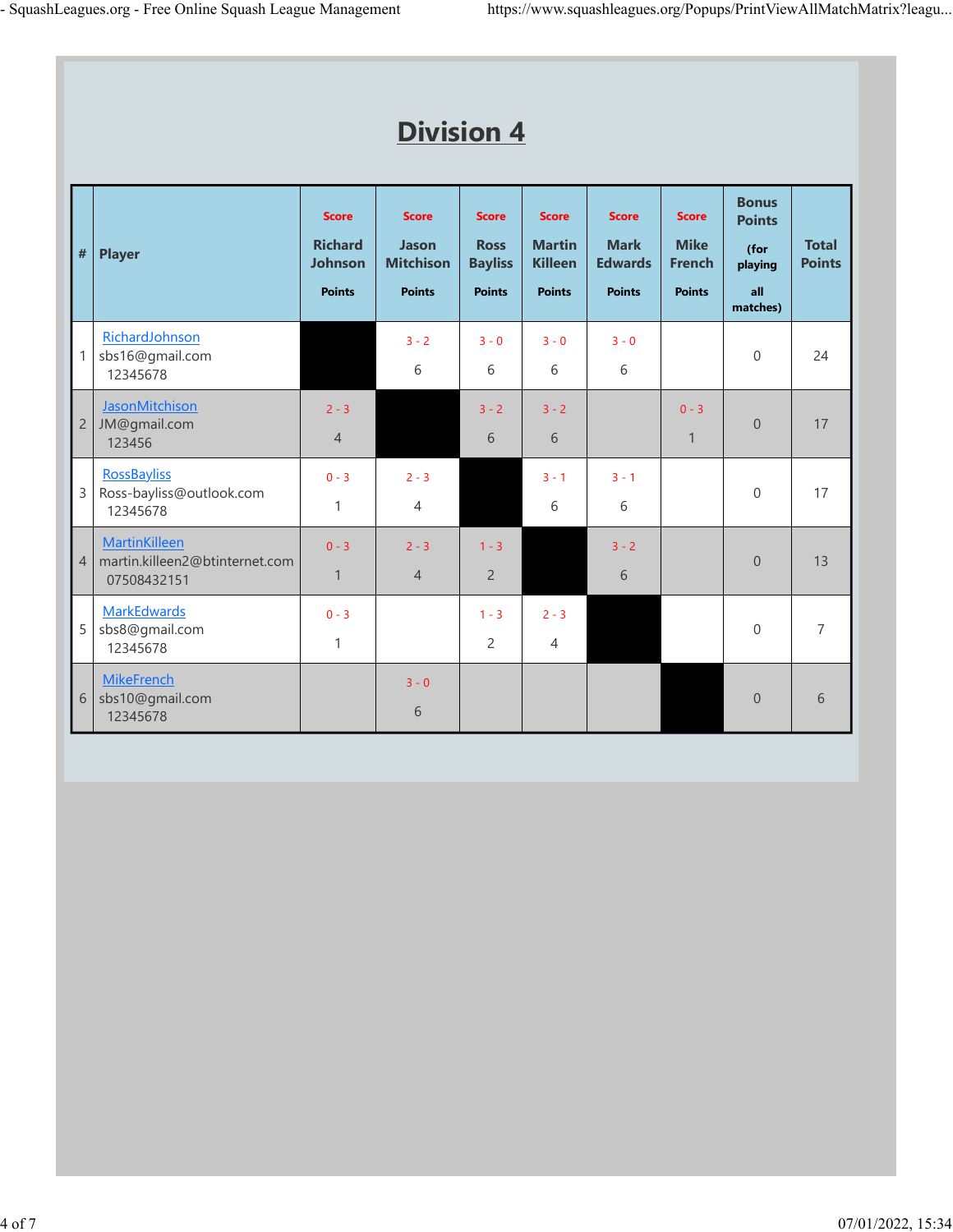|                | <b>Division 5</b>                                 |                                                                  |                                                                |                                                                |                                                                 |                                                                |                                                              |                                                                  |                               |  |  |
|----------------|---------------------------------------------------|------------------------------------------------------------------|----------------------------------------------------------------|----------------------------------------------------------------|-----------------------------------------------------------------|----------------------------------------------------------------|--------------------------------------------------------------|------------------------------------------------------------------|-------------------------------|--|--|
| $\#$           | <b>Player</b>                                     | <b>Score</b><br><b>Simon</b><br><b>Blackham</b><br><b>Points</b> | <b>Score</b><br><b>Simon</b><br><b>Wilson</b><br><b>Points</b> | <b>Score</b><br><b>William</b><br><b>Hose</b><br><b>Points</b> | <b>Score</b><br><b>Rowland</b><br><b>Knibb</b><br><b>Points</b> | <b>Score</b><br><b>Richard</b><br><b>Rees</b><br><b>Points</b> | <b>Score</b><br><b>Josh</b><br><b>Smith</b><br><b>Points</b> | <b>Bonus</b><br><b>Points</b><br>(for playing<br>all<br>matches) | <b>Total</b><br><b>Points</b> |  |  |
| $\mathbf{1}$   | SimonBlackham<br>sbs4@gmail.com<br>12345678       |                                                                  | $2 - 3$<br>$\overline{4}$                                      | $3 - 0$<br>6                                                   | $1 - 3$<br>$\overline{2}$                                       | $3 - 1$<br>6                                                   |                                                              | $\mathbf 0$                                                      | 18                            |  |  |
| $\overline{c}$ | SimonWilson<br>sbs31@gmail.com<br>12345678        | $3 - 2$<br>6                                                     |                                                                | $2 - 3$<br>$\overline{4}$                                      |                                                                 | $3 - 0$<br>6                                                   |                                                              | $\overline{0}$                                                   | 16                            |  |  |
| $\mathsf 3$    | WilliamHose<br>WH@gmail.com<br>123456             | $0 - 3$<br>$\mathbf{1}$                                          | $3 - 2$<br>6                                                   |                                                                |                                                                 | $3 - 2$<br>6                                                   |                                                              | $\mathbf 0$                                                      | 13                            |  |  |
| $\overline{4}$ | RowlandKnibb<br>sbs19@gmail.com<br>12345678       | $3 - 1$<br>6                                                     |                                                                |                                                                |                                                                 | $3 - 0$<br>6                                                   |                                                              | $\overline{0}$                                                   | 12                            |  |  |
| 5              | <b>RichardRees</b><br>sbs25@gmail.com<br>12345678 | $1 - 3$<br>$\overline{c}$                                        | $0 - 3$<br>$\mathbf{1}$                                        | $2 - 3$<br>$\overline{4}$                                      | $0 - 3$<br>$\mathbf{1}$                                         |                                                                |                                                              | $\mathbf 0$                                                      | 8                             |  |  |
| 6              | <b>JoshSmith</b><br>sbs30@gmail.com<br>12345678   |                                                                  |                                                                |                                                                |                                                                 |                                                                |                                                              | $\theta$                                                         |                               |  |  |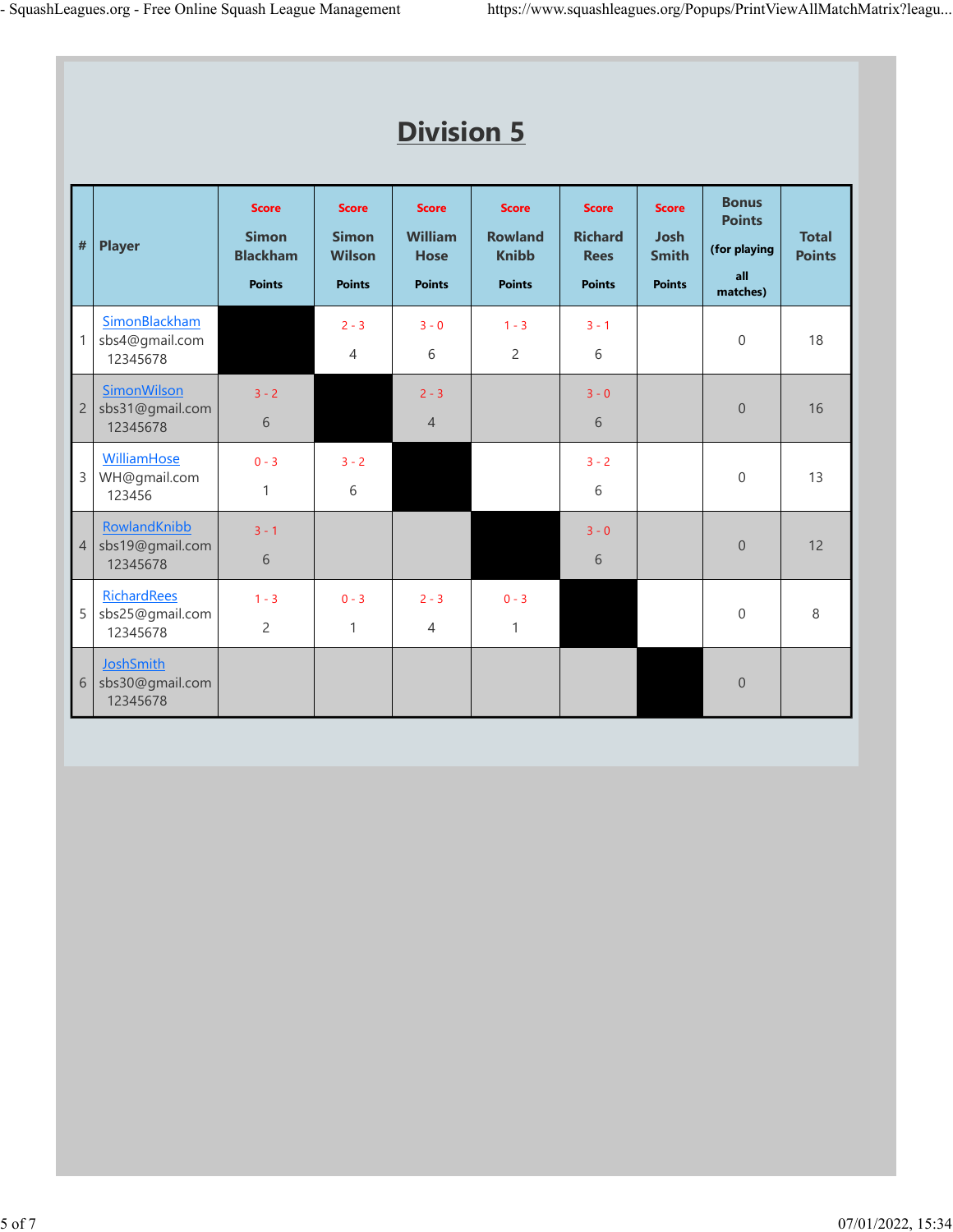|                | <b>Division 6</b>                                  |                                                       |                                                          |                                                                  |                                                                |                                                            |                                                                |                                                               |                               |  |  |  |
|----------------|----------------------------------------------------|-------------------------------------------------------|----------------------------------------------------------|------------------------------------------------------------------|----------------------------------------------------------------|------------------------------------------------------------|----------------------------------------------------------------|---------------------------------------------------------------|-------------------------------|--|--|--|
| $\#$           | <b>Player</b>                                      | <b>Score</b><br>Gary<br><b>Frost</b><br><b>Points</b> | <b>Score</b><br>lan<br><b>Robertson</b><br><b>Points</b> | <b>Score</b><br><b>David</b><br><b>Franklin</b><br><b>Points</b> | <b>Score</b><br><b>Peter</b><br><b>Musson</b><br><b>Points</b> | <b>Score</b><br><b>Sam</b><br><b>Sant</b><br><b>Points</b> | <b>Score</b><br><b>Kamal</b><br><b>Alskaf</b><br><b>Points</b> | <b>Bonus</b><br><b>Points</b><br>(for playing<br>all matches) | <b>Total</b><br><b>Points</b> |  |  |  |
| $\mathbf{1}$   | GaryFrost<br>sbs11@gmail.com<br>12345678           |                                                       | $3 - 1$<br>6                                             | $3 - 2$<br>$6\,$                                                 | $3 - 1$<br>6                                                   | $3 - 2$<br>6                                               | $3 - 0$<br>6                                                   | $\mathbf{1}$                                                  | 31                            |  |  |  |
| $\overline{2}$ | lanRobertson<br>sbs27@gmail.com<br>12345678        | $1 - 3$<br>$\overline{2}$                             |                                                          | $2 - 3$<br>$\overline{4}$                                        | $3 - 1$<br>6                                                   | $0 - 3$<br>$\mathbf{1}$                                    | $3 - 0$<br>6                                                   | $\mathbf{1}$                                                  | 20                            |  |  |  |
| $\mathsf{3}$   | <b>DavidFranklin</b><br>sbs9@gmail.com<br>12345678 | $2 - 3$<br>$\overline{4}$                             | $3 - 2$<br>6                                             |                                                                  | $3 - 1$<br>$6\,$                                               |                                                            |                                                                | $\mathbf 0$                                                   | 16                            |  |  |  |
| $\overline{4}$ | PeterMusson<br>sbs22@gmail.com<br>12345678         | $1 - 3$<br>$\overline{2}$                             | $1 - 3$<br>$\overline{2}$                                | $1 - 3$<br>$\overline{2}$                                        |                                                                | $3 - 1$<br>6                                               |                                                                | $\mathbf 0$                                                   | 12                            |  |  |  |
| 5              | <b>SamSant</b><br>sbs29@gmail.com<br>12345678      | $2 - 3$<br>$\overline{4}$                             | $3 - 0$<br>6                                             |                                                                  | $1 - 3$<br>$\overline{2}$                                      |                                                            |                                                                | $\mathbf 0$                                                   | 12                            |  |  |  |
| 6              | <b>KamalAlskaf</b><br>sbs1@gmail.com<br>12345678   | $0 - 3$<br>$\mathbf{1}$                               | $0 - 3$<br>$\mathbf{1}$                                  |                                                                  |                                                                |                                                            |                                                                | $\theta$                                                      | $\overline{2}$                |  |  |  |